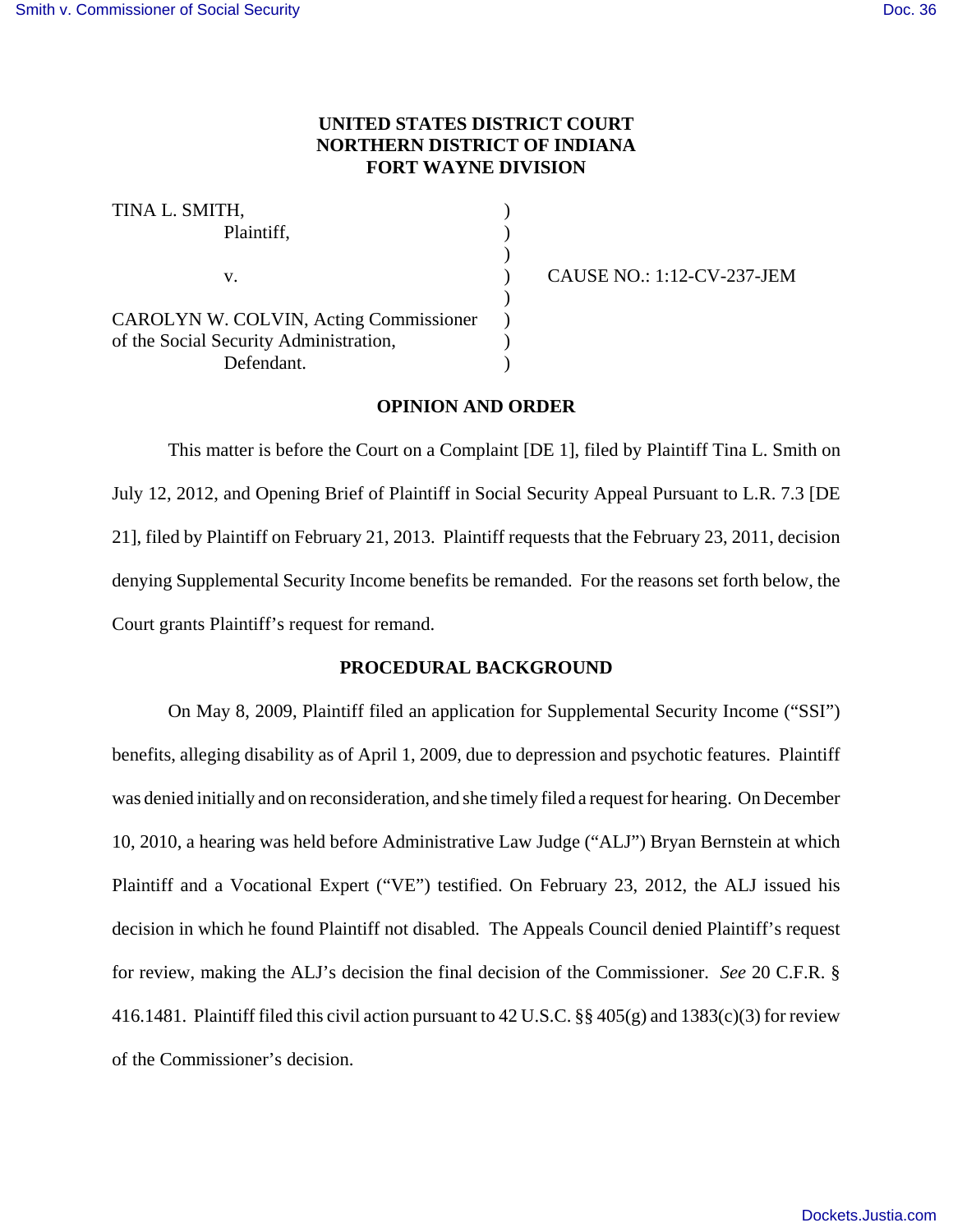The parties filed forms of consent to have this case assigned to a United States Magistrate Judge to conduct all further proceedings and to order the entry of a final judgment in this case. Therefore, this Court has jurisdiction to decide this case pursuant to 28 U.S.C. § 636(c) and 42 U.S.C. § 405(g).

#### **FACTS**

#### **A. Background**

Plaintiff was forty years old at the time of her alleged onset date. She had a high school education. She had past relevant work as a hand packager, home health aide, and child care worker.

## **B. Medical Evidence**

Plaintiff's mental health records begin with a visit to River Valley Behavioral Health Center in Owensboro, Kentucky, on February 9, 2009, for complaints of "confusion, depression, memory loss, anxiety, [and] flashbacks." AR 288. Staff noted that she was living in a shelter, had no income, had several open cases in the legal system, and had a very limited primary support group. Outpatient therapy with a psychiatrist was recommended. On February 27, 2009, Plaintiff saw a psychiatrist who noted she was confused, disoriented, and defensive when questioned about past drug use. The psychiatrist diagnosed Plaintiff with major depression and increased her medications, which had earlier been prescribed at a local free clinic.

On April 25, 2009, Plaintiff called the police because she needed help. The police referred her to the YWCA who referred her to the emergency room at Deaconess Health Systems in Evansville, Indiana. The doctor there noted that Plaintiff had no money or insurance, was not taking her medications, and had not seen the psychiatric nurse practitioner with whom she had had an appointment. He further noted that it was very difficult to get a history from Plaintiff and that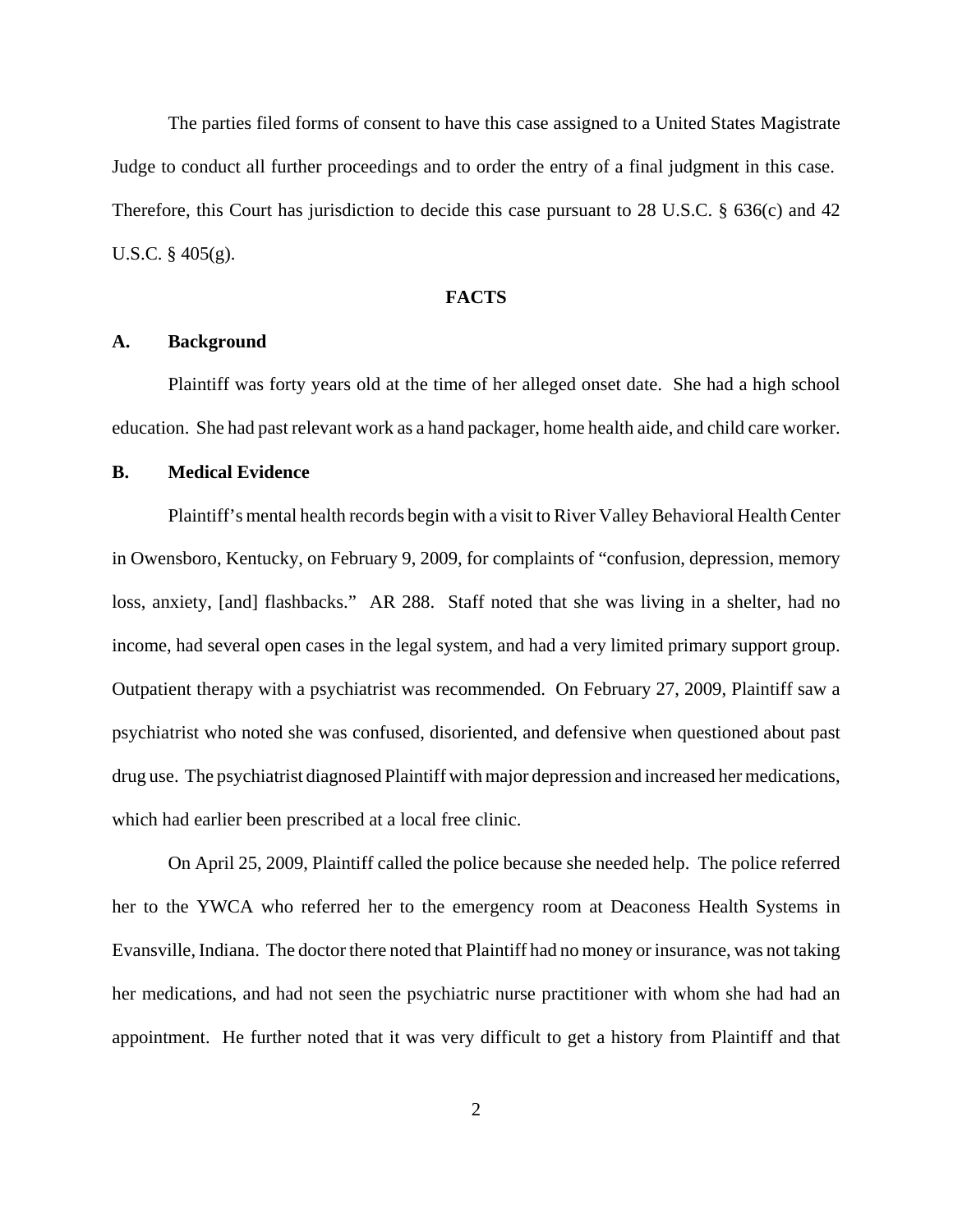Plaintiff had "tangential thought processes." AR 268. Plaintiff was admitted for further psychiatric evaluation.

Plaintiff applied for SSI in May 2009. In June 2009, Plaintiff moved from Kentucky to Fort Wayne, Indiana, to live with family. In August 2009, a non-examining state agency doctor concluded there was not enough evidence in the record to make a determination on Plaintiff's application. In November 2009, a consultative mental examination was performed by Sherwin Kepes, PhD. He provided a diagnosis of Major Depressive Disorder, Recurrent, Moderate. He concluded that he believed Plaintiff's "depression in the past very easily could have been rather severe." He continued, "Currently, she is evidencing signs of depression in terms of anhedonia, tearfulness, irritability, and low self-esteem."

In December 2009, Plaintiff resumed her mental health treatment, presenting at Park Center in Fort Wayne, where Dr. Vijoy Varma was among the treating staff. Intake documents include a diagnosis of Major Depressive Disorder, Recurrent, Severe without Psychotic Features and a Global Assessment of Functioning ("GAF") score of 55. They further note Plaintiff worried excessively, was depressed and angry, displayed hopelessness, had problems with recent and remote memory, showed evidence of mild disruption in thought processes, was unable to stay on task, became agitated when confronted with a problem, had panic attacks, had trouble sleeping and eating, and had a moderate level of depression.

In April 2010, Dr. Varma performed a psychiatric evaluation. He wrote that Plaintiff presented with mood fluctuations, agitation, violence, paranoia, a history of abuse or trauma, and anxiety and was also experiencing sleep problems. Dr. Varma noted that Plaintiff was "extremely difficult to interview," making it difficult to get an accurate history. AR 350. He assigned a GAF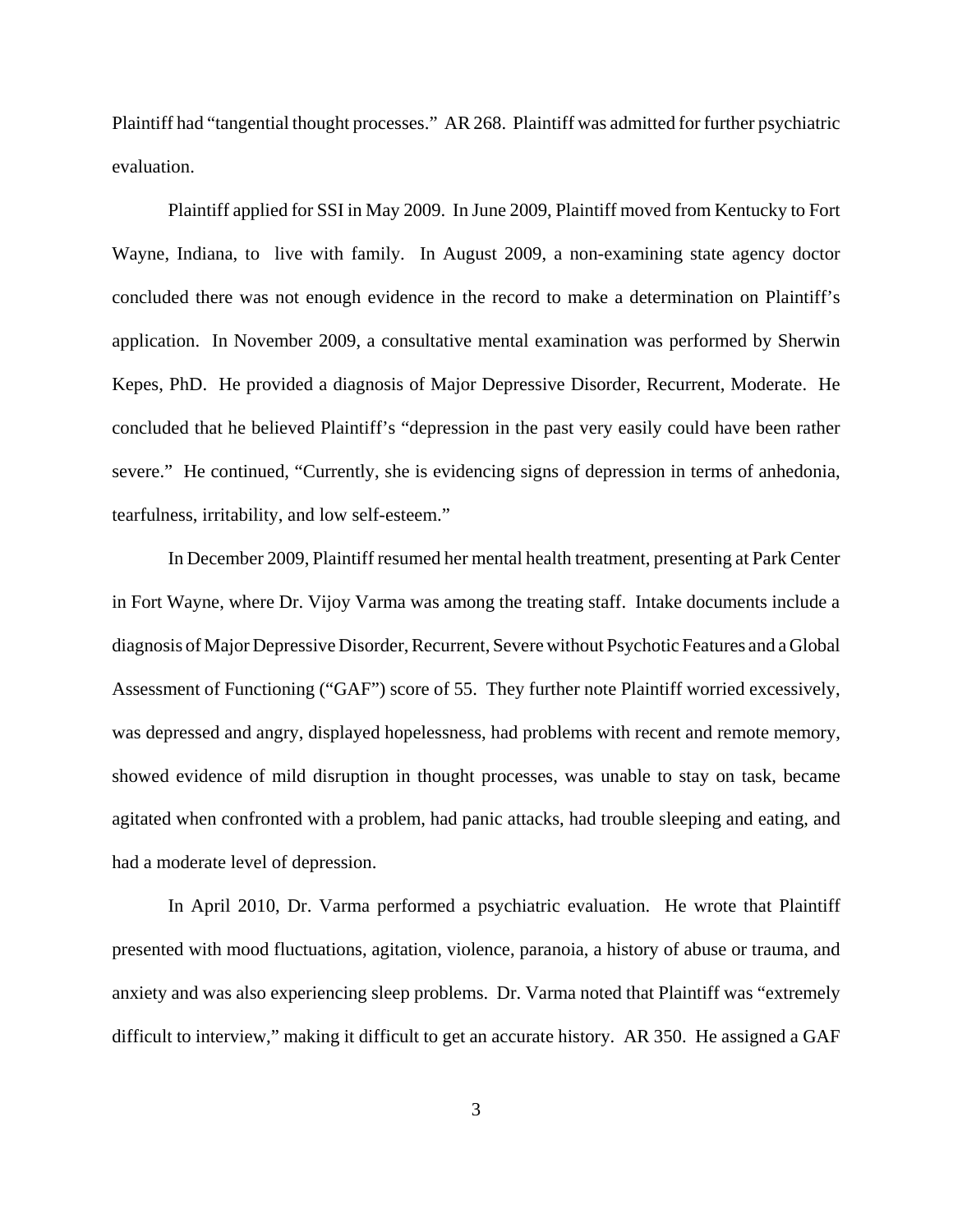score of 55 and diagnosed Major Depressive Disorder, Recurrent, Severe without Psychotic Features, and Personality Disorder NOS. Plaintiff saw Dr. Varma again in June, August, October, and November of 2010.

At the center of this appeal is a medical source statement in the form of a questionnaire presumably provided by Plaintiff's attorney—completed by Dr. Varma on December 9, 2010, the day before the administrative hearing. In that statement, Dr. Varma noted that he had reviewed the records of Deaconess Health Systems, River Valley Behavioral Health, and Sherwin Kepes, Ph.D. in forming his opinions. He also answered "Yes" when asked if he had seen Plaintiff "with the frequency consistent with accepted medical practice for the type of treatment and/or evaluation required for [his] patient's medical condition(s)." AR 461. He listed diagnoses of personality disorder and recurrent, severe major depressive disorder without psychotic features. When asked to describe the clinical findings which demonstrated the severity of Plaintiff's mental impairments, he wrote "comprehensive psychiatric evaluation, along with a detailed mental status examination." AR 462. When asked to list the symptoms from which Plaintiff was presently suffering as a result of her impairments, he responded, "getting confused, headache, sadness, anxiety, trouble sleeping, admitted to paranoia ."

The medical source statement questionnaire then asked: "If your patient were to work on a full-time basis, . . . how many days would your patient miss per month due to mental illness?" Dr. Varma checked the "greater than 3 days" box and explained Plaintiff would miss work "due to problems with depression and relating to people." AR 463. Finally, Dr. Varma stated Plaintiff would be able to remain "on task" less than 85% of the day.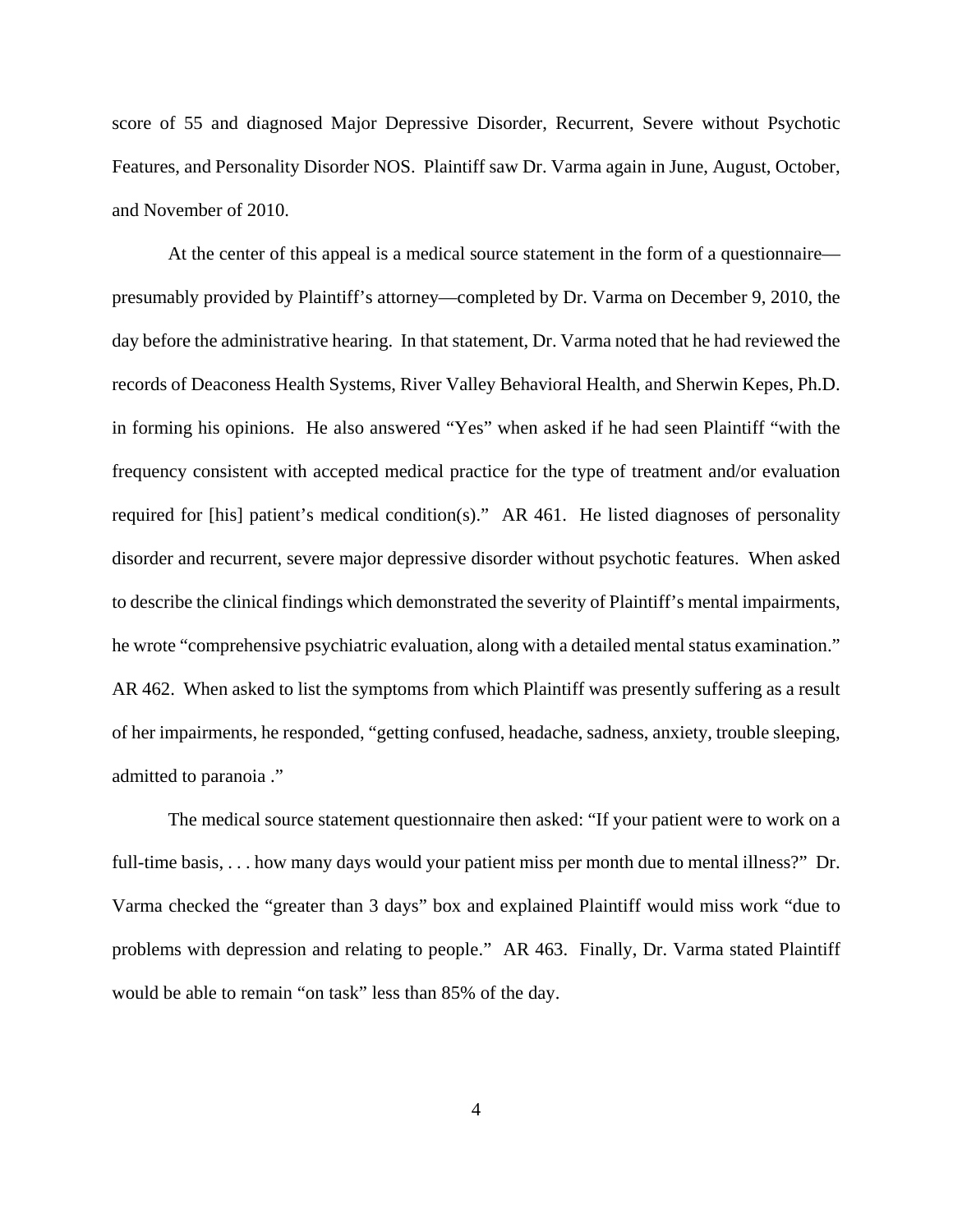# **C. Vocational Expert's Testimony**

At the administrative hearing, Plaintiff's attorney asked the VE what the tolerance for absenteeism was for any unskilled work. The VE replied that missing one or more days a month beyond sick time or vacation time would result in severe reprimand and/or dismissal. He further testified that an accumulation of more than ten days missed in a year would lead to termination.

# **D. ALJ's Decision**

The ALJ found that Plaintiff had two severe impairments: major depressive disorder and personality disorder. He found that these impairments did not, however, meet or equal a Listing in 20 C.F.R. Part 404, Subpart P, Appendix 1. He then determined Plaintiff had a residual functional capacity ("RFC") to perform a full range of work at all exertional levels but with nonexertional limitations, including being unable to perform work that "imposes close regimentation of production," that requires contact with the public, or that requires working closely with co-workers. He found Plaintiff would be unable to perform any of her past relevant work. He found, however, that there are jobs that exist in significant numbers in the national economy that the claimant can perform, namely as an industrial cleaner, dayworker, or store laborer/order picker. Accordingly, the ALJ found Plaintiff not disabled since the date of her application.

#### **STANDARD OF REVIEW**

The Social Security Act authorizes judicial review of the final decision of the agency and indicates that the Commissioner's factual findings must be accepted as conclusive if supported by substantial evidence. 42 U.S.C.  $\S$  405(g). Thus, a court reviewing the findings of an ALJ will reverse only if the findings are not supported by substantial evidence or if the ALJ has applied an erroneous legal standard. *See Briscoe v. Barnhart*, 425 F.3d 345, 351 (7th Cir. 2005). Substantial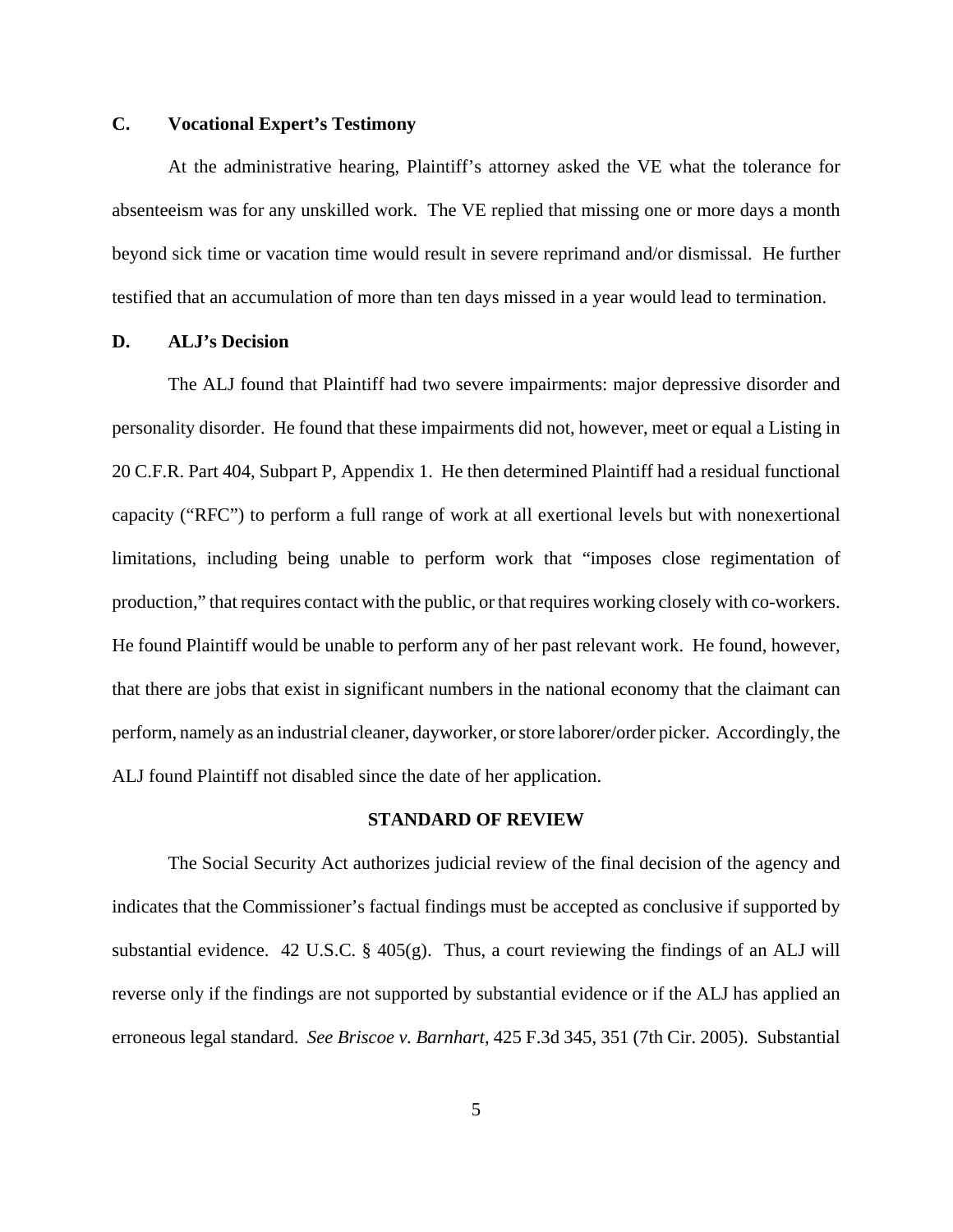evidence consists of "such relevant evidence as a reasonable mind might accept as adequate to support a conclusion." *Schmidt v. Barnhart*, 395 F.3d 737, 744 (7th Cir. 2005) (quoting *Gudgel v. Barnhart*, 345 F.3d 467, 470 (7th Cir. 2003)).

A court reviews the entire administrative record but does not reconsider facts, re-weigh the evidence, resolve conflicts in evidence, decide questions of credibility, or substitute its judgment for that of the ALJ. *See Boiles v. Barnhart*, 395 F.3d 421, 425 (7th Cir. 2005); *Clifford v. Apfel*, 227 F.3d 863, 869 (7th Cir. 2000); *Butera v. Apfel*, 173 F.3d 1049, 1055 (7th Cir. 1999). Thus, the question upon judicial review of an ALJ's finding that a claimant is not disabled within the meaning of the Social Security Act is not whether the claimant is, in fact, disabled, but whether the ALJ "uses the correct legal standards and the decision is supported by substantial evidence." *Roddy v. Astrue,* 705 F.3d 631, 636 (7th Cir. 2013) (citing *O'Connor-Spinner v. Astrue*, 627 F.3d 614, 618 (7th Cir. 2010); *Prochaska v. Barnhart*, 454 F.3d 731, 734-35 (7th Cir. 2006); *Barnett v. Barnhart*, 381 F.3d 664, 668 (7th Cir. 2004)). "[I]f the Commissioner commits an error of law," the Court may reverse the decision "without regard to the volume of evidence in support of the factual findings." *White v. Apfel*, 167 F.3d 369, 373 (7th Cir. 1999) (citing *Binion v. Chater*, 108 F.3d 780, 782 (7th Cir. 1997)).

At a minimum, an ALJ must articulate his analysis of the evidence in order to allow the reviewing court to trace the path of his reasoning and to be assured that the ALJ considered the important evidence. *See Scott v. Barnhart*, 297 F.3d 589, 595 (7th Cir. 2002); *Diaz v. Chater*, 55 F.3d 300, 307 (7th Cir. 1995); *Green v. Shalala*, 51 F.3d 96, 101 (7th Cir. 1995). An ALJ must "'build an accurate and logical bridge from the evidence to [the] conclusion' so that, as a reviewing court, we may assess the validity of the agency's final decision and afford [a claimant] meaningful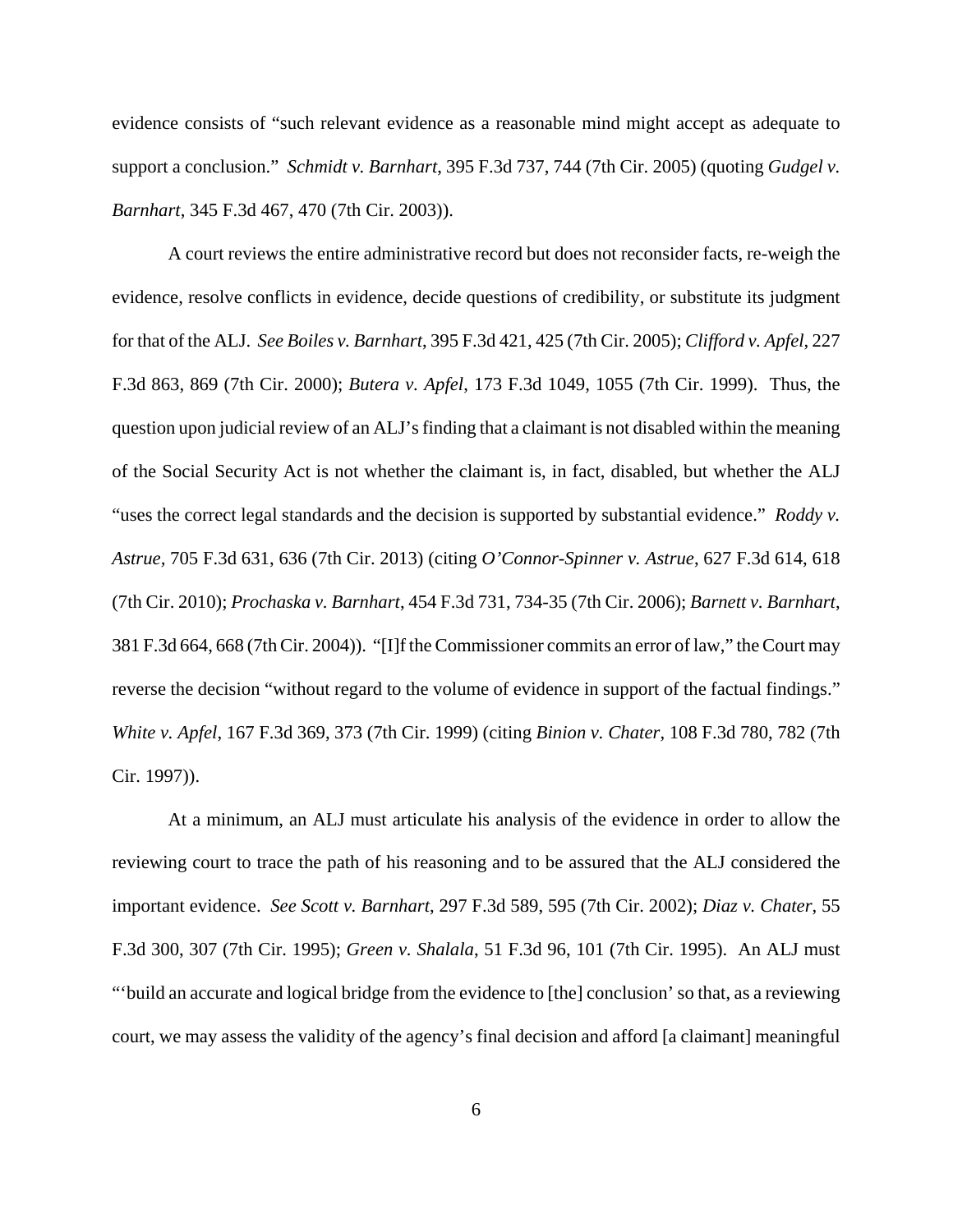review." *Giles v. Astrue*, 483 F.3d 483, 487 (7th Cir. 2007) (quoting *Scott*, 297 F.3d at 595)); *see also O'Connor-Spinner*, 627 F.3d at 618 ("An ALJ need not specifically address every piece of evidence, but must provide a 'logical bridge' between the evidence and his conclusions."); *Zurawski v. Halter*, 245 F.3d 881, 889 (7th Cir. 2001) ("[T]he ALJ's analysis must provide some glimpse into the reasoning behind [the] decision to deny benefits.").

#### **DISABILITY STANDARD**

To be eligible for disability benefits, a claimant must establish that she suffers from a "disability" as defined by the Social Security Act and regulations. The Act defines "disability" as an inability to engage in any substantial gainful activity by reason of any medically determinable physical or mental impairment that can be expected to result in death or that has lasted or can be expected to last for a continuous period of not less than twelve months. 42 U.S.C. §§ 423(d)(1)(A),  $1382c(a)(3)(A)$ . To be found disabled, the claimant's impairment must not only prevent him from doing his previous work, but considering his age, education, and work experience, it must also prevent him from engaging in any other type of substantial gainful activity that exists in significant numbers in the economy. 42 U.S.C. §§ 423(d)(2)(A), 1382c(a)(3)(B); 20 C.F.R. §§ 404.1520(e)-(f),  $416.920(e)$ -(f).

When a claimant alleges a disability, Social Security regulations provide a five-step inquiry to evaluate whether the claimant is entitled to benefits. 20 C.F.R. §§ 404.1520(a)(4), 416.920(a)(4). The steps are: (1) Is the claimant engaged in substantial gainful activity? If yes, the claimant is not disabled, and the claim is denied; if no, the inquiry proceeds to step two; (2) Does the claimant have an impairment or combination of impairments that are severe? If not, the claimant is not disabled, and the claim is denied; if yes, the inquiry proceeds to step three; (3) Do(es) the impairment(s) meet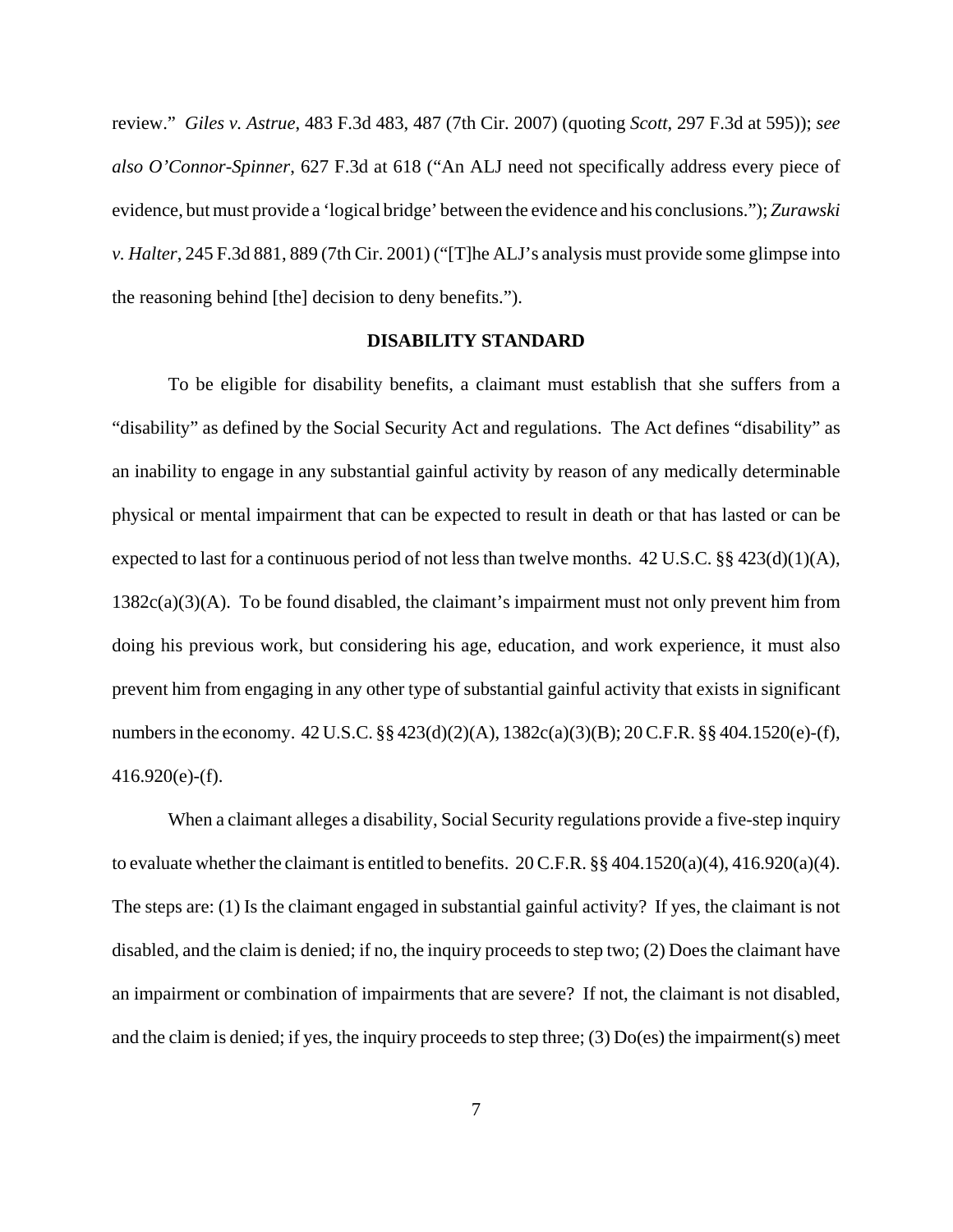or equal a listed impairment in the appendix to the regulations? If yes, the claimant is automatically considered disabled; if not, then the inquiry proceeds to step four; (4) Can the claimant do the claimant's past relevant work? If yes, the claimant is not disabled, and the claim is denied; if no, then the inquiry proceeds to step five; (5) Can the claimant perform other work given the claimant's RFC, age, education, and experience? If yes, then the claimant is not disabled, and the claim is denied; if no, the claimant is disabled. 20 C.F.R. §§ 404.1520(a)(4)(I)-(v), 416.920(a)(4)(I)-(v); *see also Scheck v. Barnhart*, 357 F.3d 697, 699-700 (7th Cir. 2004).

At steps four and five, the ALJ must consider an assessment of the claimant's RFC. The RFC "is an administrative assessment of what work-related activities an individual can perform despite [his] limitations." *Dixon v. Massanari*, 270 F.3d 1171, 1178 (7th Cir. 2001) (citing SSR 96-8p, 1996 WL 374184 (Jul. 2, 1996); 20 C.F.R. § 404.1545(a)) (other citations omitted). The RFC should be based on evidence in the record. *Craft v. Astrue*, 539 F.3d 668, 676 (7th Cir. 2008) (citing 20 C.F.R. § 404.1545(a)(3)). The claimant bears the burden of proving steps one through four, whereas the burden at step five is on the ALJ. *Zurawski*, 245 F.3d at 886; *see also Knight v. Chater*, 55 F.3d 309, 313 (7th Cir. 1995).

#### **ANALYSIS**

Plaintiff seeks remand of the ALJ's decision based on a single argument: She argues the ALJ improperly determined the weight to give to the December 9, 2010, medical source statement of treating psychiatrist Dr. Vijoy Varma.

A treating physician's opinion regarding the nature and severity of a claimant's impairment must be given controlling weight if it is "well-supported by medically acceptable clinical and laboratory diagnostic techniques and is not inconsistent with the other substantial evidence in [the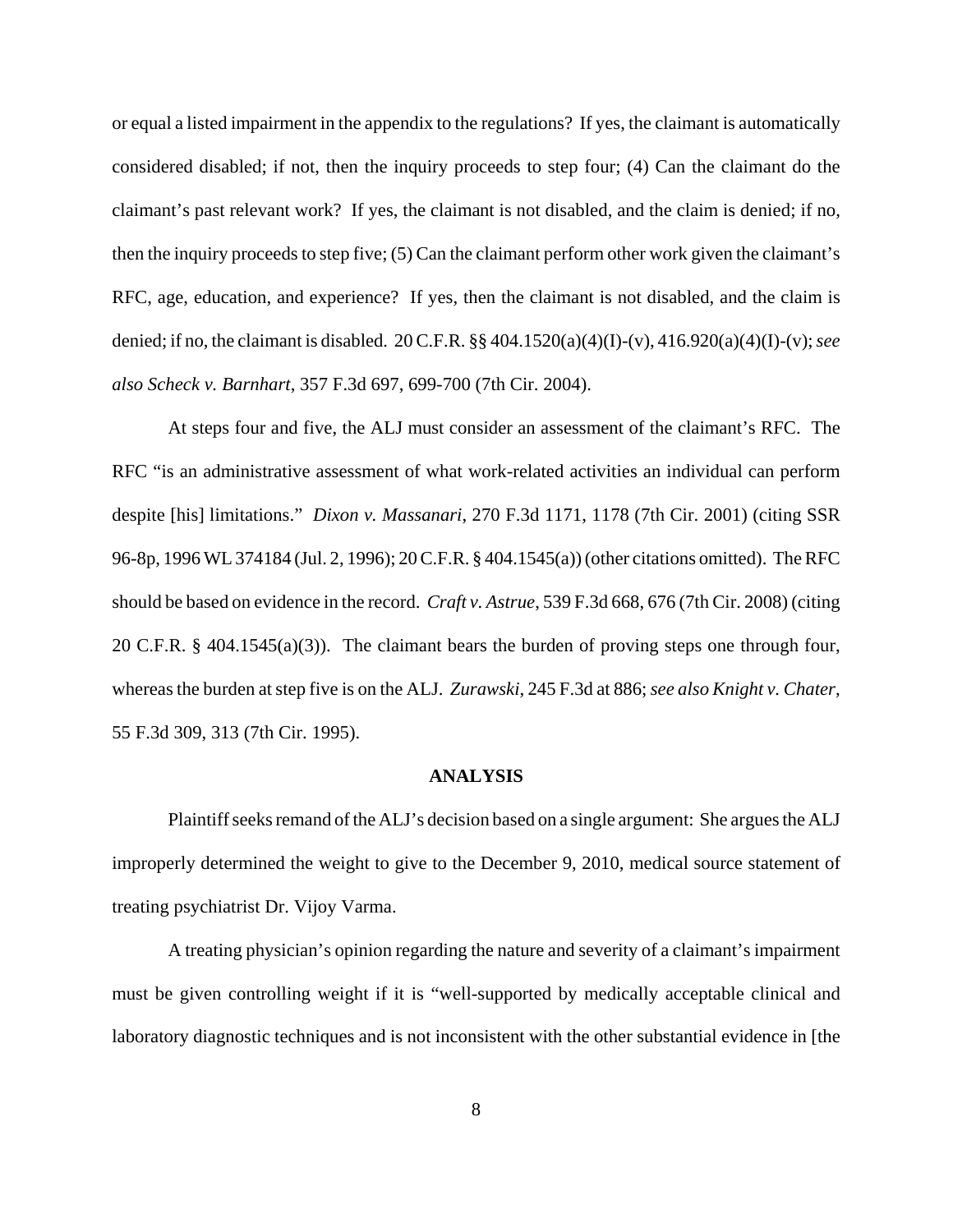claimant's] case record" unless the opinion is on an issue reserved to the Commissioner. 20 C.F.R. § 416.927(c)(2), (d)(3). Issues reserved to the Commissioner include whether a claimant is disabled, whether a claimant meets or equals a Listing, the claimant's residual functioning capacity, and the application of vocational factors. 20 C.F.R. § 416.927(d)(1)-(2). Opinions on whether a claimant is disabled include those in the form of a direct statement that she "is disabled" but may also come in the form of a statement that the claimant is "unable to work" or other similar statements. *See* 20 C.F.R. § 416.927(d)(1); S.S.R. 96-5p, 1996 WL 374183, at \*5 (July 2, 1996).

The ALJ declined to give Dr. Varma's opinion controlling weight because "the issue of disability is one reserved to the Commissioner." AR 23. The ALJ apparently equated Dr. Varma's statement that Plaintiff would miss at least three days of work a month to a statement that she is disabled. Plaintiff argues that Dr. Varma's opinion was "much more specific" than a simple opinion that Plaintiff "is disabled" or "unable to work" and, therefore, does not constitute an opinion on an issue reserved to the Commissioner. Had Dr. Varma simply offered an opinion that Plaintiff would likely be unable to get out of bed, paralyzed by anxiety, or occupied with doctor's appointments several days a month, Plaintiff's argument would be more persuasive. But Dr. Varma's opinion was not just an observation about Plaintiff's impairments that happened to bear on Plaintiff's potential absenteeism. It was a response to a question which appears to have been designed specifically to elicit a response that directly equated to "unable to work a full time job." As such, the opinion—at least the part about Plaintiff being likely to miss more than three days of work a month—is arguably the equivalent of a legal finding of "disabled" and may not be entitled to controlling weight.

However, even if an ALJ is justified in not giving a treating physician's opinion controlling weight, he cannot simply discard the opinion, but must still determine what lesser weight to give it,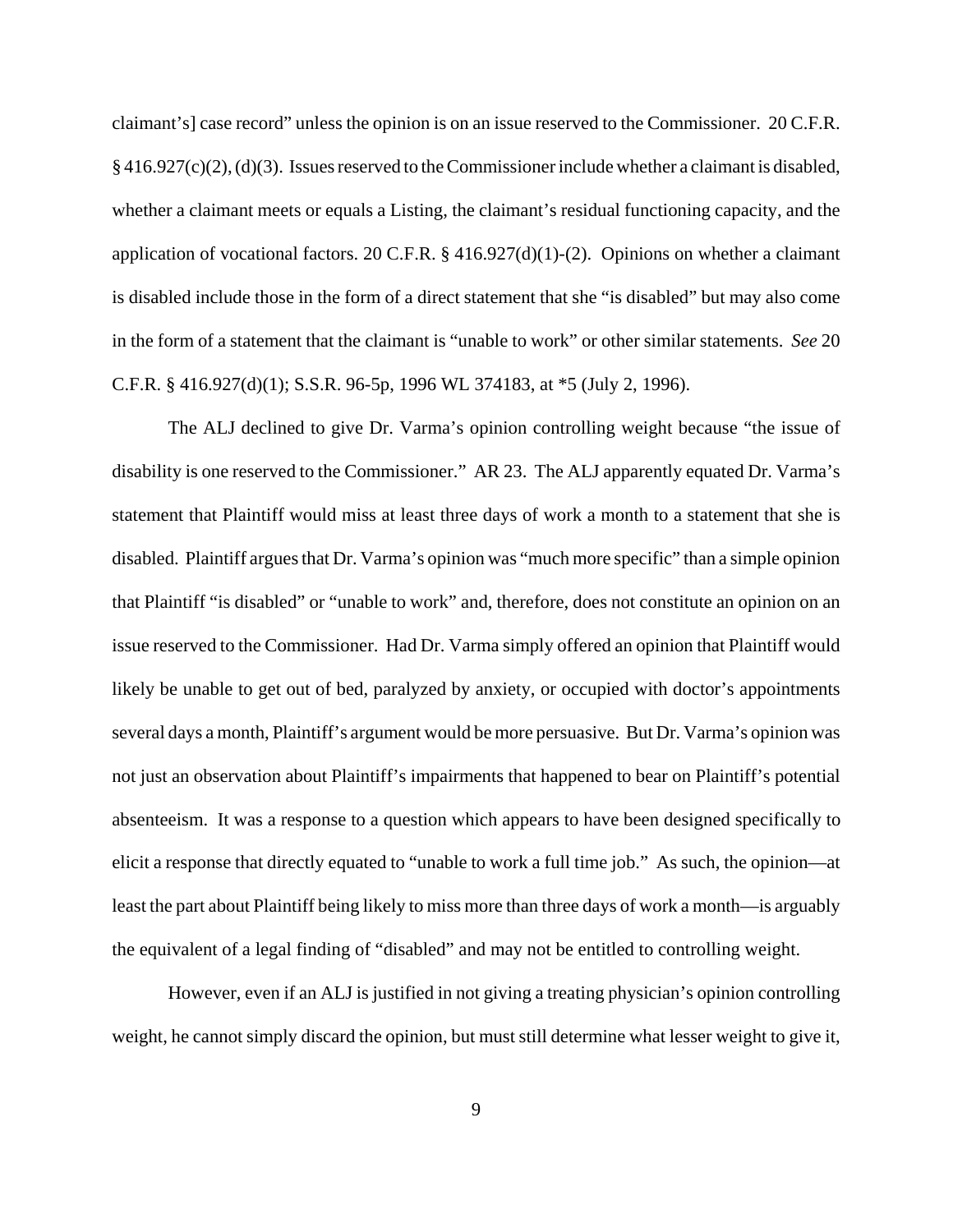just as he would for any other medical opinion. 20 C.F.R. § 416.927(c)(2); *Roddy*, 705 F.3d at 636- 37; *Campbell v. Astrue*, 627 F.3d 299, 308 (7th Cir. 2010); *Larson v. Astrue*, 615 F.3d 744, 751 (7th Cir. 2010). To determine what weight to give a non-controlling opinion, an ALJ must evaluate the opinion according to the factors enumerated in the 20 C.F.R. § 416.927(c). These factors include how well the medical source supports his opinion with relevant evidence and explanation; whether the opinion is consistent with the record as a whole; whether the source of the opinion is a specialist; the relationship between claimant and source of the opinion; and any other factors which "tend to support or contradict the opinion." 20 C.F.R.  $\S$  416.927(c)(1), (3), (4), (5), & (6). Even opinions on issues reserved to the Commissioner cannot simply be ignored, but must be "carefully consider[ed]" by the ALJ. S.S.R. 96-5p, 1996 WL 374183, at \*2 (July 2, 1996); *see also Bjornson v. Astrue*, 671 F.3d 640, 647-48 (7th Cir. 2012). An ALJ need only minimally articulate his reasons for discrediting a medical source's opinion. *Elder v. Astrue*, 529 F.3d 408, 415 (7th Cir. 2008).

 In this case, the ALJ stated he only gave Dr. Varma's opinion "some weight" because "Dr. Varma is not specially trained in the rules and regulations of Social Security" and his opinion is "not supported by any objective or clinical observation of signs or symptoms." AR 23. Plaintiff argues neither is an adequate reason to discount Dr. Varma's opinion.

First, Plaintiff acknowledges that the regulations permit an ALJ to consider how familiar a medical source is with federal disability programs and their evidentiary requirements. 20 C.F.R. § 416.927(c)(6). However, Plaintiff argues this factor is intended to give bonus points to the opinion of a doctor who is familiar with the programs, not to penalize the opinion of a doctor who is unfamiliar with them. The ALJ provided no explanation of how Dr. Varma's lack of familiarity with disability programs detracted from his opinion. Plaintiff cites no case law in support of his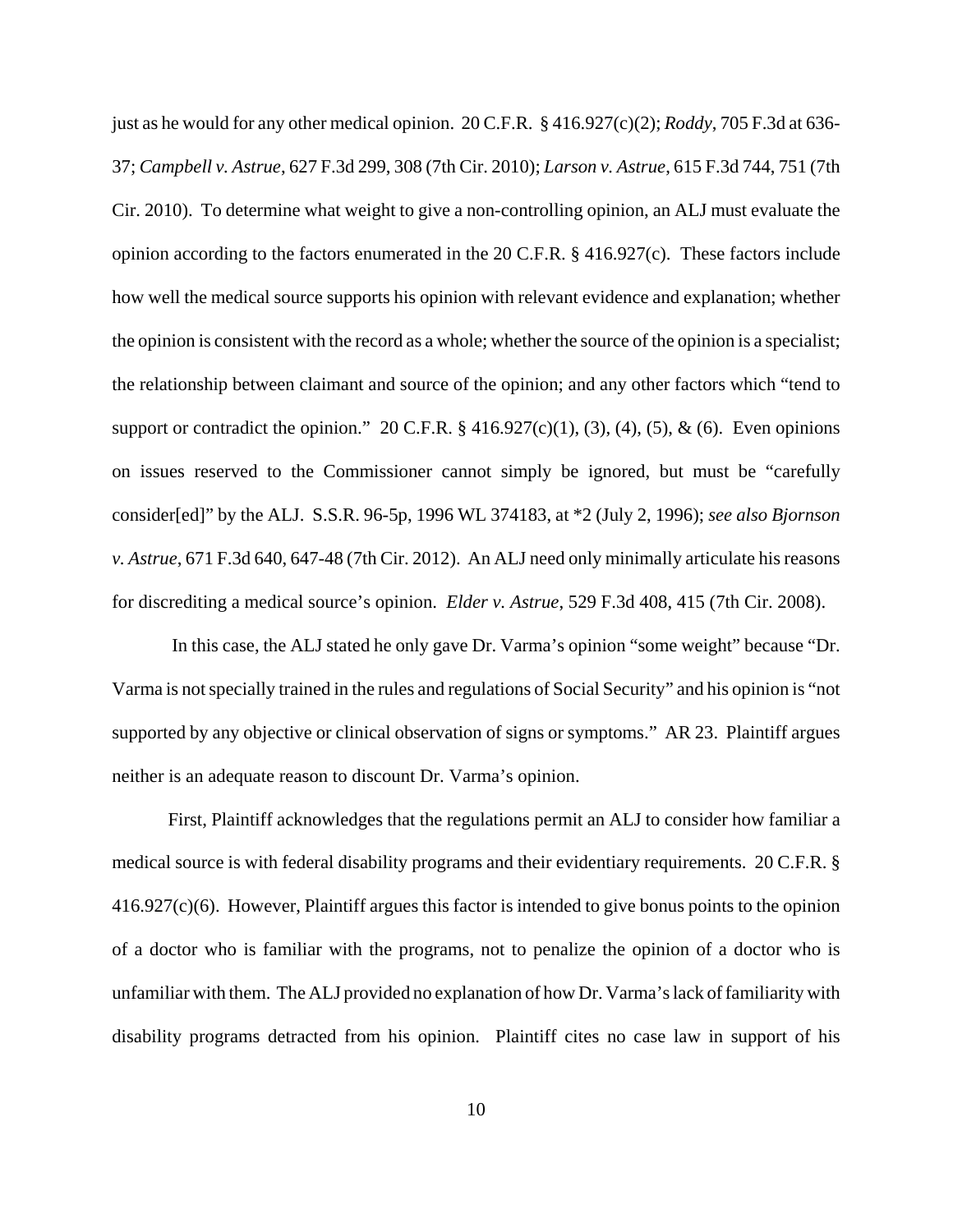interpretation of this factor. The Commissioner's response brief provides no argument on the issue. The Court's best guess is that because the ALJ read Dr. Varma's opinion to mean that Plaintiff was "disabled," Dr. Varma's lack of familiarity with the legal definition of disability undermines that opinion. *See Bjornson*, 671 F.3d at 648 (finding fault with ALJ's application of this factor when the doctor's "familiarity with the social security disability program could be relevant only if it permitted him to offer an opinion concerning [Plaintiff's] eligibility—which the administrative law judge had just said was the prerogative of the Social Security Administration"). However, the Court cannot base its decision on a guess, but must be able to trace the path of the ALJ's reasoning from text of his decision. *Giles*, 483 F.3d at 487. Therefore, Dr. Varma's unfamiliarity with disability programs was not a valid reason to discount his opinion.

Next, Plaintiff argues the ALJ's only other reason for discounting Dr. Varma's opinion—that it is not supported by *any* objective or clinical observation of signs and symptoms—is invalid because Dr. Varma did, in fact, provide some support. She argues that Dr. Varma's listing of symptoms, including "getting confused, headaches, sadness, anxiety, trouble sleeping, and paranoia," provides the exact support the ALJ found lacking, especially since those symptoms are further supported by the treatment records provided by Dr. Varma and his team at Park Center.

 The "supportability" factor reflects the long-standing skepticism of medical opinions provided in the form of brief answers to a questionnaire, which are frequently criticized for their conclusory nature and lack of supporting facts. *See, e.g., Larson*, 615 F.3d at 751 (stating that "check-box form" opinions are generally "weak evidence"); *Eskew v. Astrue*, 462 Fed. App'x 613, 616 (7th Cir. 2011) (noting the Seventh Circuit has "discounted" medical opinions in the form of a "check-box form"); *Phillips v. Astrue*, 413 Fed. App'x 878, 881 (7th Cir. 2010) (criticizing an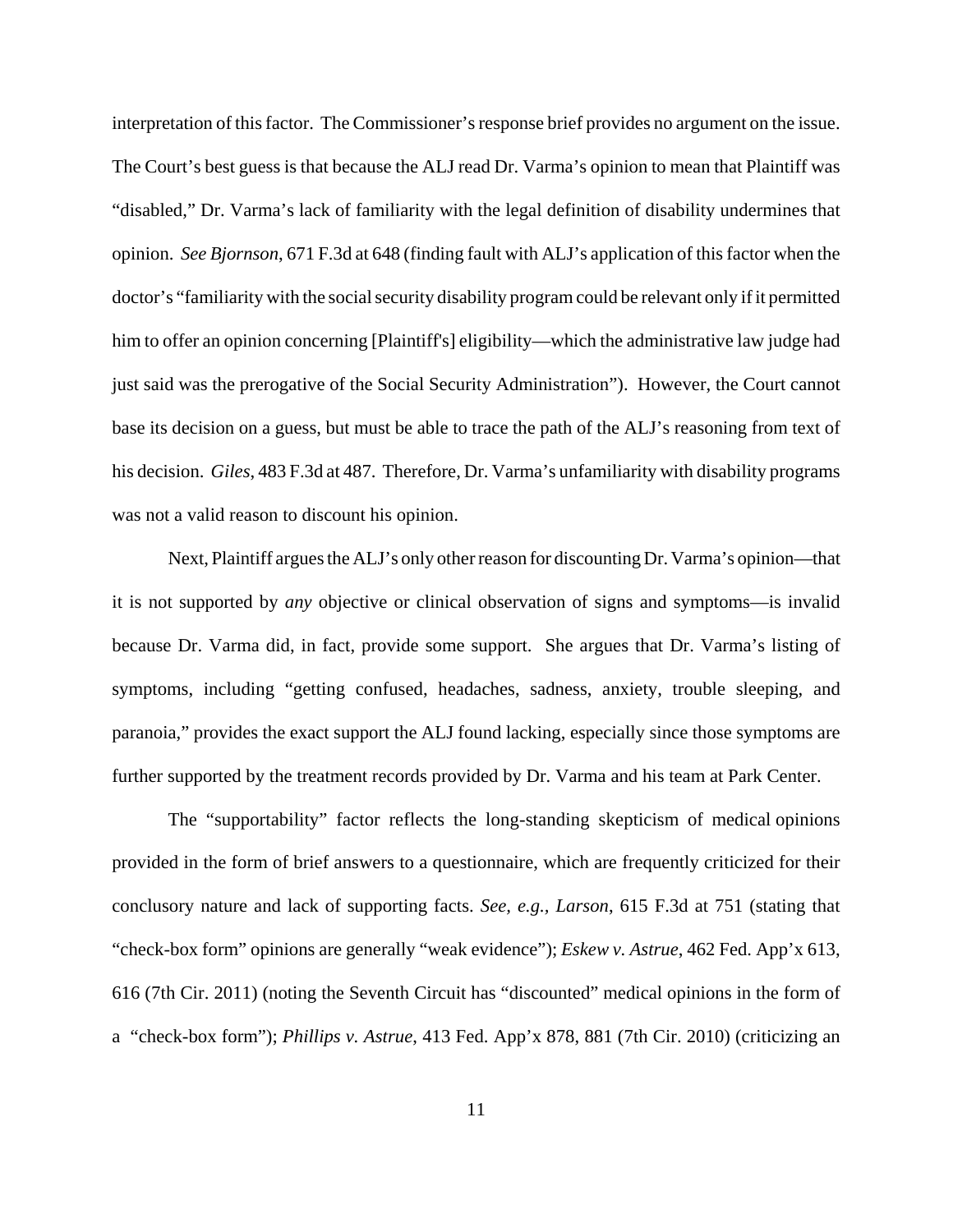ALJ's reliance on a "checkbox" opinion in which the doctor "did not explain any of his findings, or discuss the extensive medical record, or even identify the portions of the medical record he deemed significant"). If a consulting doctor who gives his opinion based solely on the review of some other doctors' treatment notes failed to direct the ALJ to the specific tests or observations upon which he formed his opinion or explain why those tests and observations supported his opinion, the ALJ would have no way of knowing whether the opinion was well-founded. The need for such detailed support is reduced, however, when the opinion provided is based on a doctor's own observation and treatment of the claimant and when the ALJ has access to those same records to check the soundness of the opinion. *See* 20 C.F.R. § 416.916(c)(2) (explaining that treating physicians' opinions are generally entitled to more deference because they "may bring a unique perspective to the medical evidence that cannot be obtained from the objective medical findings alone"); *see also Larson,* 615 F.3d at 751 ("Although by itself a check-box form might be weak evidence, the form takes on greater significance when it is supported by medical records" from the doctor providing the opinion.)

Although Dr. Varma certainly could have more thoroughly marshaled the facts and reasoning behind his conclusions, especially his opinion on Plaintiff's potential absenteeism, it is not true that he failed to provide "*any* objective or clinical observation of signs or symptoms." AR 23 (emphasis added). Dr. Varma listed symptoms of "getting confused, headaches, sadness, anxiety, trouble sleeping, and paranoia," and the ALJ had full access to Park Center treatment records to check the basis for the opinion. Those supporting documents included the clinical observations of Dr. Varma and his team at Park Center and included GAF scores, an objective measure of mental impairments. Even if, as the Commissioner argues, those records provided only weak support for Dr. Varma's